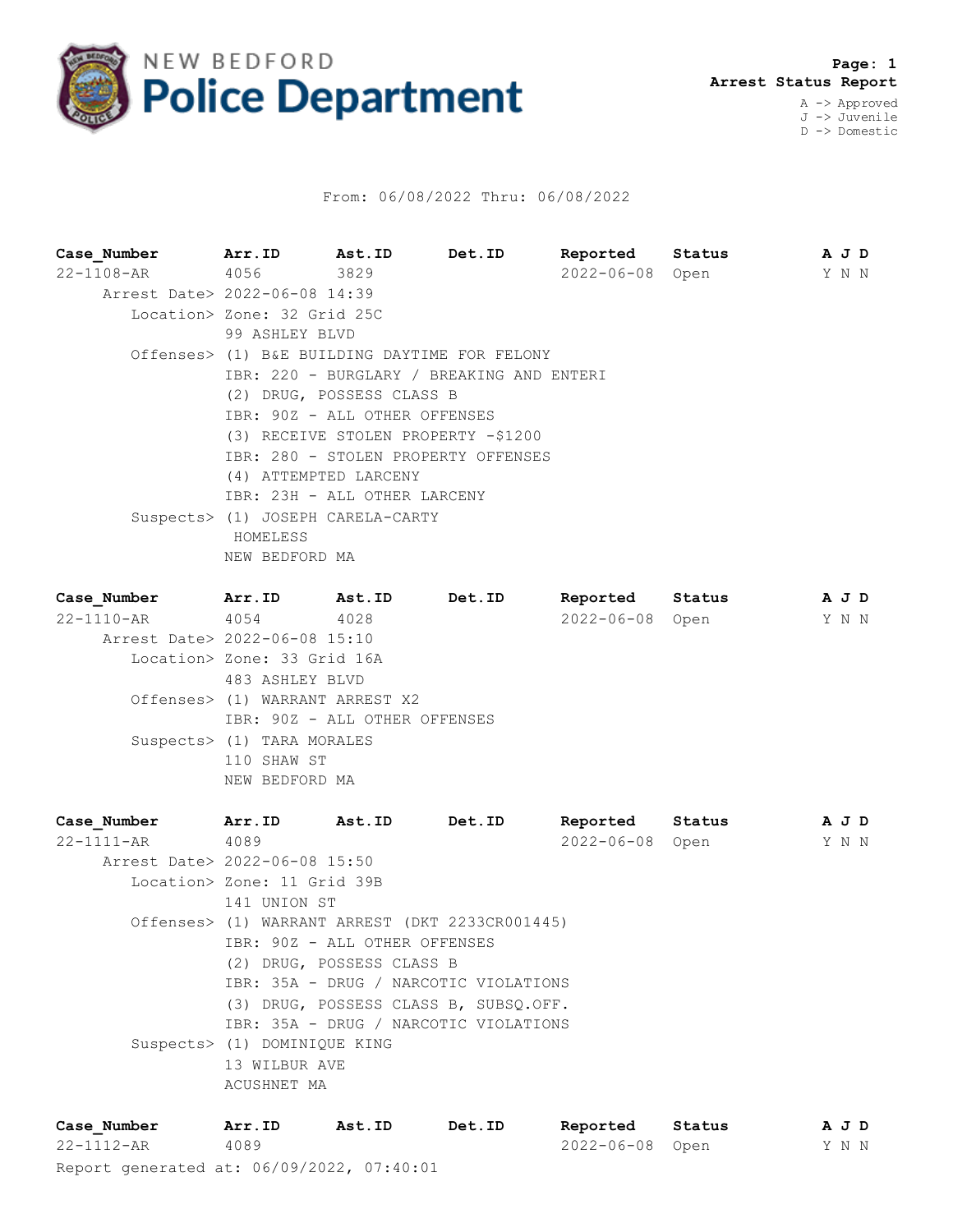

J -> Juvenile D -> Domestic

 Arrest Date> 2022-06-08 16:02 Location> Zone: 11 Grid 39B 141 UNION ST Offenses> (1) WARRANT ARREST (TWO) IBR: 90Z - ALL OTHER OFFENSES Suspects> (1) TATE TAYLOR 117 REED ST NEW BEDFORD MA

| Case Number                   | Arr.ID                                       | Ast.ID                        | Det.ID                                | Reported        | Status | A J D |  |
|-------------------------------|----------------------------------------------|-------------------------------|---------------------------------------|-----------------|--------|-------|--|
| $22 - 1113 - AR$              | 4028                                         |                               |                                       | 2022-06-08 Open |        | Y N N |  |
| Arrest Date> 2022-06-08 16:17 |                                              |                               |                                       |                 |        |       |  |
|                               | Location> Zone: 31 Grid 18                   |                               |                                       |                 |        |       |  |
|                               | 1585 ACUSHNET AVE                            |                               |                                       |                 |        |       |  |
|                               | Offenses> (1) CONSPIRACY TO VIOLATE DRUG LAW |                               |                                       |                 |        |       |  |
|                               |                                              | IBR: 90Z - ALL OTHER OFFENSES |                                       |                 |        |       |  |
|                               | (2) DRUG, POSSESS CLASS B                    |                               |                                       |                 |        |       |  |
|                               |                                              |                               | IBR: 35A - DRUG / NARCOTIC VIOLATIONS |                 |        |       |  |
|                               | Suspects> (1) JONATAN VEGA-LOPEZ             |                               |                                       |                 |        |       |  |
|                               | 1415 ACUSHNET AVE                            |                               |                                       |                 |        |       |  |
|                               | NEW BEDFORD MA                               |                               |                                       |                 |        |       |  |
|                               |                                              |                               |                                       |                 |        |       |  |

**Case\_Number Arr.ID Ast.ID Det.ID Reported Status A J D** 22-1114-AR 3979 2022-06-08 Open Y N N Arrest Date> 2022-06-08 16:56 Location> Zone: 23 Grid 64 951 BROCK AVE Offenses> (1) WARRANT ARREST IBR: 90Z - ALL OTHER OFFENSES Suspects> (1) MICHAEL SILVARES 209 CENTRAL AVE NEW BEDFORD MA

| Case Number | Arr.ID<br>Ast.ID              | Det.ID                                                     | Reported        | Status | A J D |  |
|-------------|-------------------------------|------------------------------------------------------------|-----------------|--------|-------|--|
| 22-1115-AR  | 4099                          |                                                            | 2022-06-08 Open |        | Y N N |  |
|             | Arrest Date> 2022-06-08 23:06 |                                                            |                 |        |       |  |
|             | Location> Zone: 32 Grid 23    |                                                            |                 |        |       |  |
|             | 525 COGGESHALL ST             |                                                            |                 |        |       |  |
|             |                               | Offenses> (1) DRUG, POSSESS TO DISTRIB CLASS B             |                 |        |       |  |
|             |                               | IBR: 35A - DRUG / NARCOTIC VIOLATIONS                      |                 |        |       |  |
|             |                               | (2) DRUG, POSSESS TO DISTRIB CLASS B, SUBSO. c94C \$32A(b) |                 |        |       |  |
|             |                               | IBR: 35A - DRUG / NARCOTIC VIOLATIONS                      |                 |        |       |  |
|             |                               | (3) DRUG, POSSESS TO DISTRIB CLASS A                       |                 |        |       |  |
|             |                               | IBR: 35A - DRUG / NARCOTIC VIOLATIONS                      |                 |        |       |  |
|             |                               | (4) DRUG, POSSESS TO DISTRIB CLASS A, SUBSQ.               |                 |        |       |  |
|             |                               | IBR: 35A - DRUG / NARCOTIC VIOLATIONS                      |                 |        |       |  |
|             | Suspects> (1) TRENT BOSTON    |                                                            |                 |        |       |  |
|             | 525 COGGESHALL ST             |                                                            |                 |        |       |  |
|             | NEW BEDFORD MA                |                                                            |                 |        |       |  |